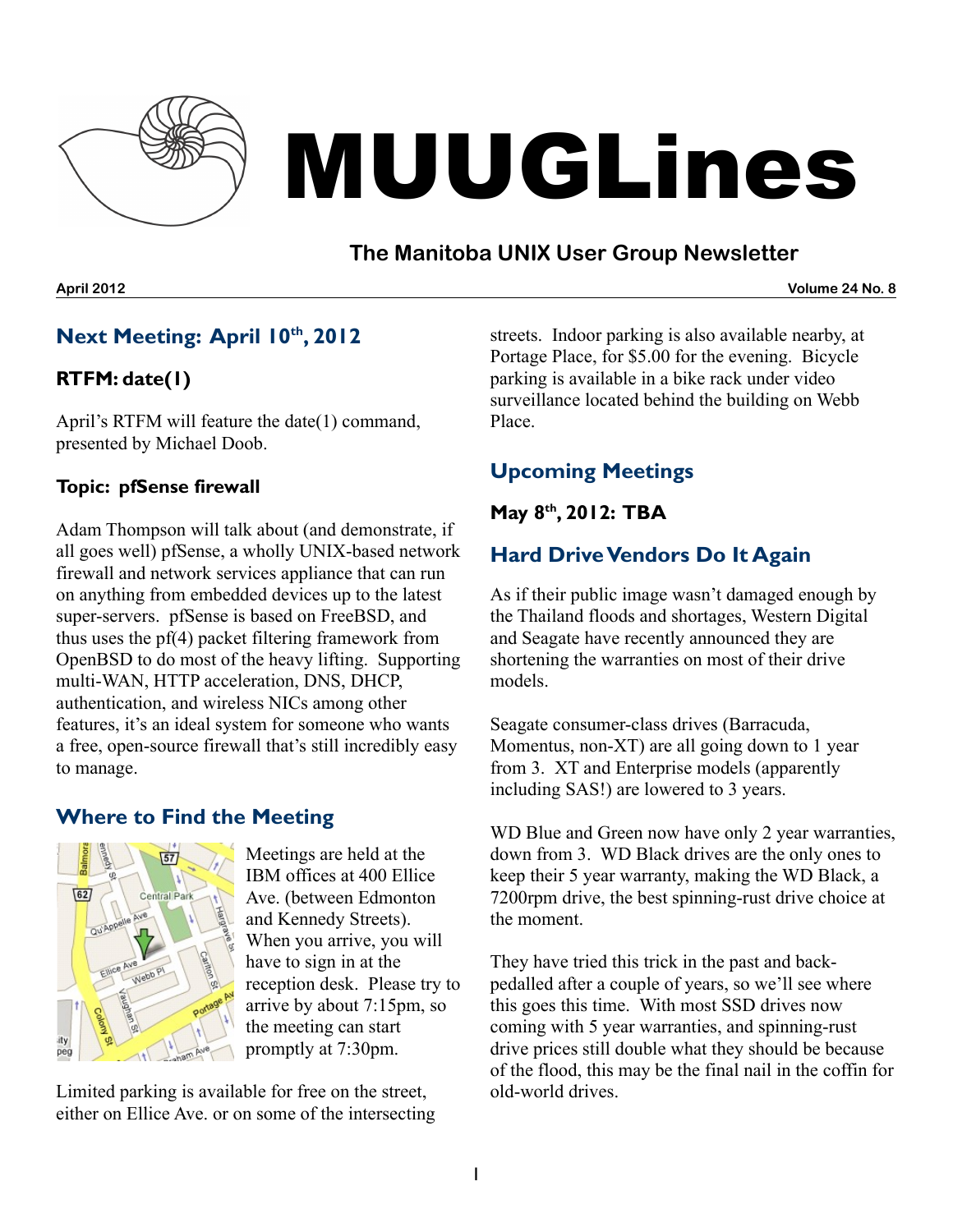## **RAID5 PredictedTo Break**

Don't panic. The prediction was made in 2007 that gave RAID5 two more years before it would "stop working". Since the world is still here, the prediction was a tad wrong. However, the article (see URL below) is a good read as its points may still be relevant.

The theory is that drive capacities keep going up but unrecoverable read error (URE) rates remain static. A URE of  $10^{\text{4}}$  bits, which is representative, means within every 12TB of reads, you will probably see a URE. The author posits that if you had a 12-ish TB RAID5 array, and you had a single drive failure, and replaced a disk, the whole array would have to read around 12TB of data to rebuild to include the new drive. This means that on most RAID5 rebuilds of what is now a reasonable array size, you will encounter more errors, get a second drive drop-out and be panicking to find your tape backups.

Truth or fiction? You be the judge.

**<http://tinyurl.com/bwhry7b>**

## **Linus SavesThe Day!**

Linus Torvalds has supplied prior-art evidence that may invalidate a Microsoft patent that was being used to extort royalties from Android device vendors. The patent covers the storage of long filenames in FAT filesystems. Linus found some Usenet posts that he himself wrote, which predate the Microsoft patent by three years.

**[http://news.techeye.net/software/linus-torvalds](http://news.techeye.net/software/linus-torvalds-busts-microsoft-patent)[busts-microsoft-patent](http://news.techeye.net/software/linus-torvalds-busts-microsoft-patent)**

## **Android Fixes DoS Flaw**

Italian researchers discovered a flaw in the current Android OS that allows a malicious app to consume all resources making the phone unresponsive until hard-rebooted, and possibly beyond.



Google implemented the fix suggested by the researchers and the fix should be available shortly as part of the standard Android update procedures.

This highlights the under-publicized vulnerability of smart phones, and is probably just the tip of the iceberg for the coming storm for all OS brands.

#### **http://tinyurl.com/7q6egzj**

## **Videos OfThe Month**

Back by popular demand, MUUGsuggested viewing:

The DevOps Transformation (thanks to Rob Keizer):



#### **<http://www.youtube.com/watch?v=3KpPBnEtRj4>**

Singing floppy drives?

**[http://www.youtube.com/watch?v=yHJOz\\_y9rZE](http://www.youtube.com/watch?v=yHJOz_y9rZE)**



## **Linux From Scratch 7.1 Out**

The LFS project announces the availability of version 7.1 of its manual. The 345 page document provides step-by-step directions on building your own personal Linux "distro" customized to your needs.

**[http://www.youtube.com/watch?v=yHJOz\\_y9rZE](http://www.youtube.com/watch?v=yHJOz_y9rZE)**

#### **Fedora 18 Name**

It's that time again, time to pick the release name for the next Fedora. Names must have some relationship to the previous (F17) name Beefy Miracle. Nominated names this time include:



Red Hot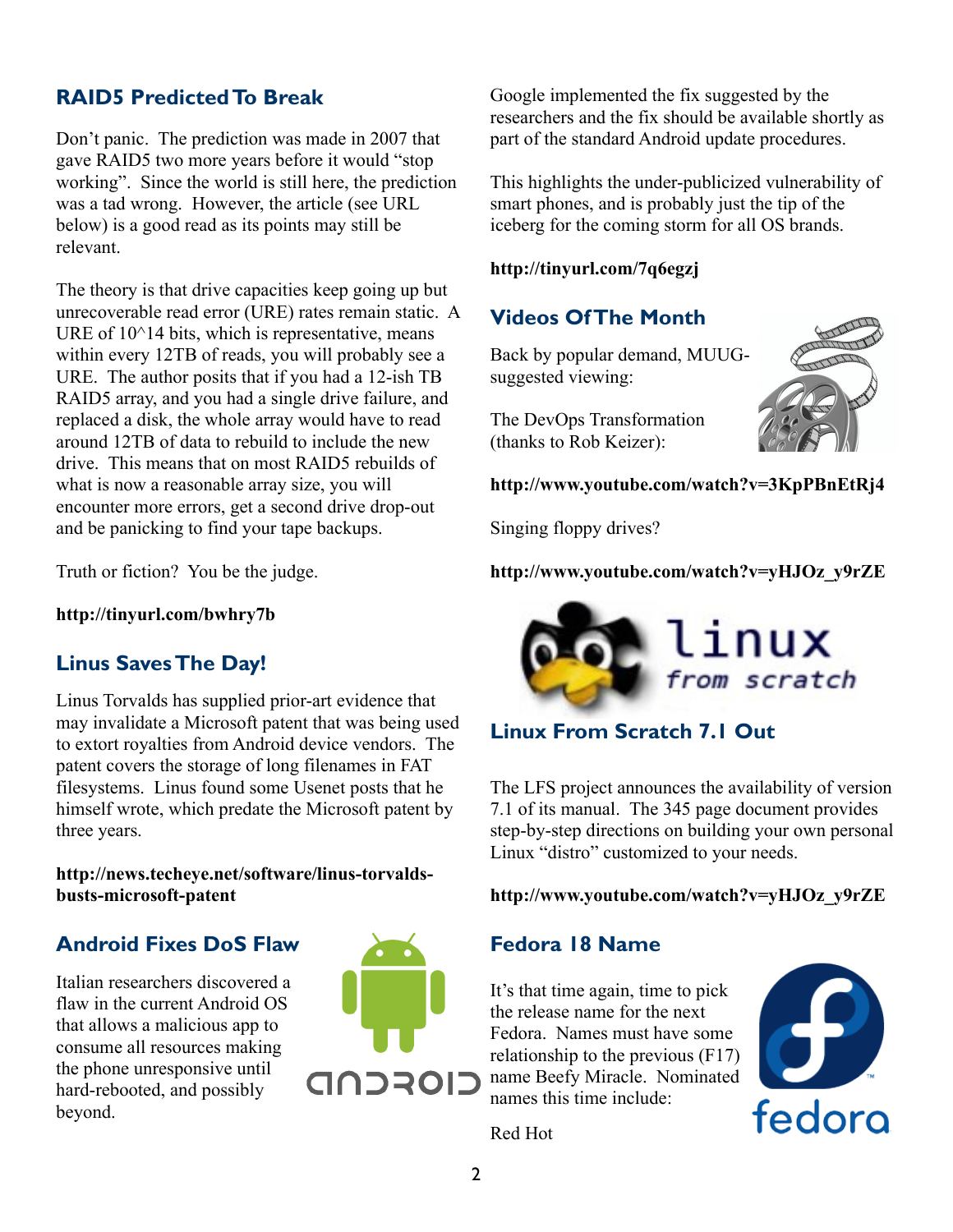Tusker Whammy

Spherical Cow

and wait for it...

Vegetarian Ding-Dong

If you are a Fedora contributor with login access, you can take part in the voting process.

## **Bad Capacitor Plague Continues, Morphs**

By Trevor Cordes

The leaky / faulty capacitor problem plaguing the computer and consumer-electronics industries, the one that was supposed to have been resolved in 2005, is still with us. Some say it is getting worse.

Almost everyone will have had experience with this problem, even if they are unaware of it. Almost every computer and CE device (TV, DVD player, etc) contains aluminum capacitors. These are failing at alarming rates to this very day. The most talked about instance seems to be about Samsung TV's circa 2009, which are failing only 6 months after the 1 year warranty expires.

The problem of the faulty, stolen electrolyte formula may no longer be with us (though this author is not convinced), but new problems may have arisen. One could be the EU lead-free initiatives which became industry-standard and nearly 100% adopted in the last few years. They mandate the use of lead-free solder when producing circuit boards. An unintended consequence of this is that boards must be heated and wave-soldered at a non-consequentially higher temperature. Capacitors, and other components, have certain heat tolerances, and exposing them to higher temperatures can reduce their lifespan and cause premature failure.

Like many government initiatives with good intentions, the cure may be worse than the disease. By drastically shortening the life of products, we may be doing more environmental harm than good. If consumers are discarding their CE (bulky computers,

TV's, etc) more frequently, then we trade lead in our landfills for massively increased amounts of bulk and other toxic chemicals (capacitors themselves contain many toxic substances) in our landfills.

Also, the production of most of the components that go into these devices takes massive amounts of resources such as water and metal, and produces large amounts of pollution. The resultant impact on the Earth is probably worse under these new regulations.

Next time you have a device fail, if you are handy, open it up and check all capacitors for bulging, leaking and gooping, especially on the power supply areas of the device. In many cases, simply replacing a couple of capacitors can turn a 40lb doorstop destined for the landfill into a working TV or computer again. Even external power supplies (wallwarts and inline bricks) have exhibited bad caps!

## **<http://tinyurl.com/6ptvgdz>**

# **DRAM Maker Elpida Bankrupt**

The super-cheap RAM prices we are enjoying today comes at a cost. Longtime DRAM manufacturer Elpida, whose products are probably in at least one device you own, filed for bankruptcy last month in Japan.

Record low DRAM pricing caused many quarters of losses and Elpida failed to secure a bail-out from the Japanese government. This however is a boon for Micron and Hynix, who may be bidding on Elpida's assets.

# **Red Hat Breaks A Billion**

Red Hat just announced it made \$1.13 billion in

revenue in one year (fiscal year ending Feb 29). This makes it the first Linux company to break that substantial milestone, proving that open source can pay.